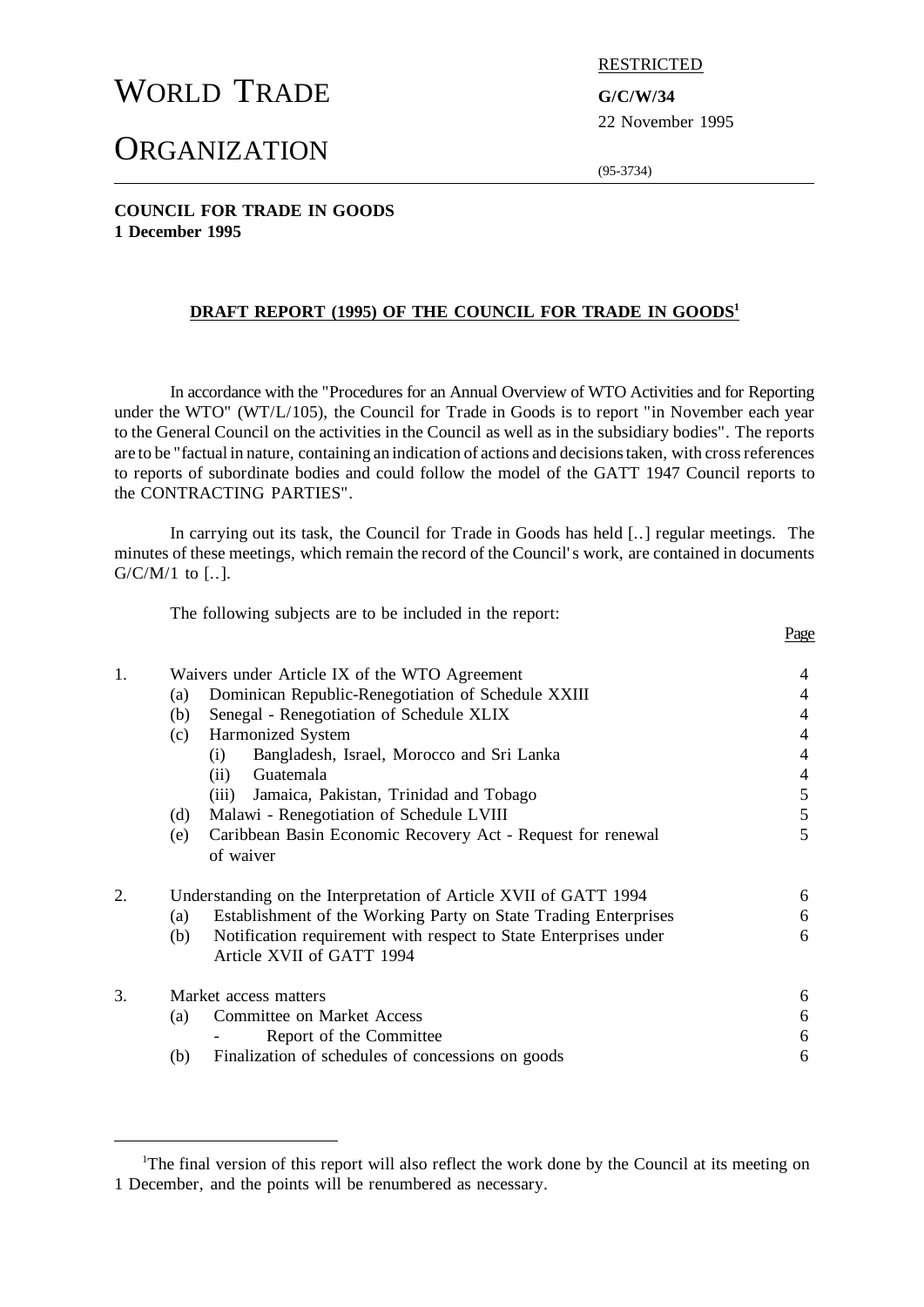| 4.  |                              | Agreement on Textiles and Clothing<br>Textiles Monitoring Body - Status of Members                                                                                                                                                   | $\tau$<br>$\overline{7}$ |
|-----|------------------------------|--------------------------------------------------------------------------------------------------------------------------------------------------------------------------------------------------------------------------------------|--------------------------|
| 5.  | (a)                          | Agreement on Trade-Related Investment Measures (TRIMs)<br>Notification formats and procedures: notifications under                                                                                                                   | $\tau$<br>$\overline{7}$ |
|     | (b)                          | Article 5.1 of the TRIMs Agreement<br>Notifications under Article 5.1 by governments which accept<br>the Agreement after 1 January 1995                                                                                              | $\tau$                   |
|     | (c)                          | Recommendation by the Committee on TRIMs                                                                                                                                                                                             | $\overline{7}$           |
| 6.  |                              | Agreement on Preshipment Inspection<br>Legal status of the Independent Review Entity under Article 4 of<br>the Agreement                                                                                                             | 7<br>$\overline{7}$      |
| 7.  |                              | Agreement on Rules of Origin<br>Use of Spanish as a working language in the Technical Committee<br>on Rules of Origin                                                                                                                | $8\phantom{.}$<br>8      |
| 8.  |                              | Agreement on Subsidies and Countervailing Measures<br>Approval of questionnaire format for subsidy notifications under<br>Article 25 of the Agreement on Subsidies and Countervailing<br>Measures and under Article XVI of GATT 1994 | 9<br>9                   |
| 9.  |                              | Agreement on Safeguards<br>Membership of the Committee on Safeguards                                                                                                                                                                 | 9<br>9                   |
| 10. |                              | Notification by Malaysia in pursuance of Article XVIII: C of GATT 1994<br>and the 1979 Decision on Safeguard Action for Development Purposes                                                                                         | 9                        |
| 11. | (a)                          | Customs unions and Free-trade areas; regional agreements<br>Free-Trade Agreements between the Czech Republic and Slovenia,                                                                                                           | 10<br>10                 |
|     | (b)                          | and between the Slovak Republic and Slovenia<br>Interim Agreement between Bulgaria and the European Communities                                                                                                                      | 10                       |
|     | (c)                          | Interim Agreement between Romania and the European Communities                                                                                                                                                                       | 10                       |
|     | (d)                          | Enlargement of the European Union: Accession of Austria, Finland<br>and Sweden to the European Communities                                                                                                                           | 10                       |
|     | (e)                          | Free-Trade Agreements between the Czech Republic and Romania<br>and between the Slovak Republic and Romania respectively                                                                                                             | 11                       |
|     | (f)                          | Free-Trade Agreements between Estonia, Latvia and Lithuania, and<br>the European Communities                                                                                                                                         | 11                       |
|     | (g)                          | Terms of Reference of Working Parties on Agreements notified<br>under Article XXIV of GATT 1947                                                                                                                                      | 11                       |
|     | (h)                          | Signature of a Free Trade Agreement between EFTA and<br>Slovenia                                                                                                                                                                     | 11                       |
|     | (i)                          | Free-Trade Agreement between Latvia and the European<br>Communities                                                                                                                                                                  | 12                       |
|     | (j)                          | Free-Trade Agreement between Estonia and the European<br>Communities                                                                                                                                                                 | 12                       |
|     | (k)                          | Free-Trade Agreement between Lithuania and the European<br>Communities                                                                                                                                                               | 12                       |
|     | $\left( \frac{1}{2} \right)$ | Cooperation Agreement between the European Communities and<br>the Republic of Slovenia                                                                                                                                               | 12                       |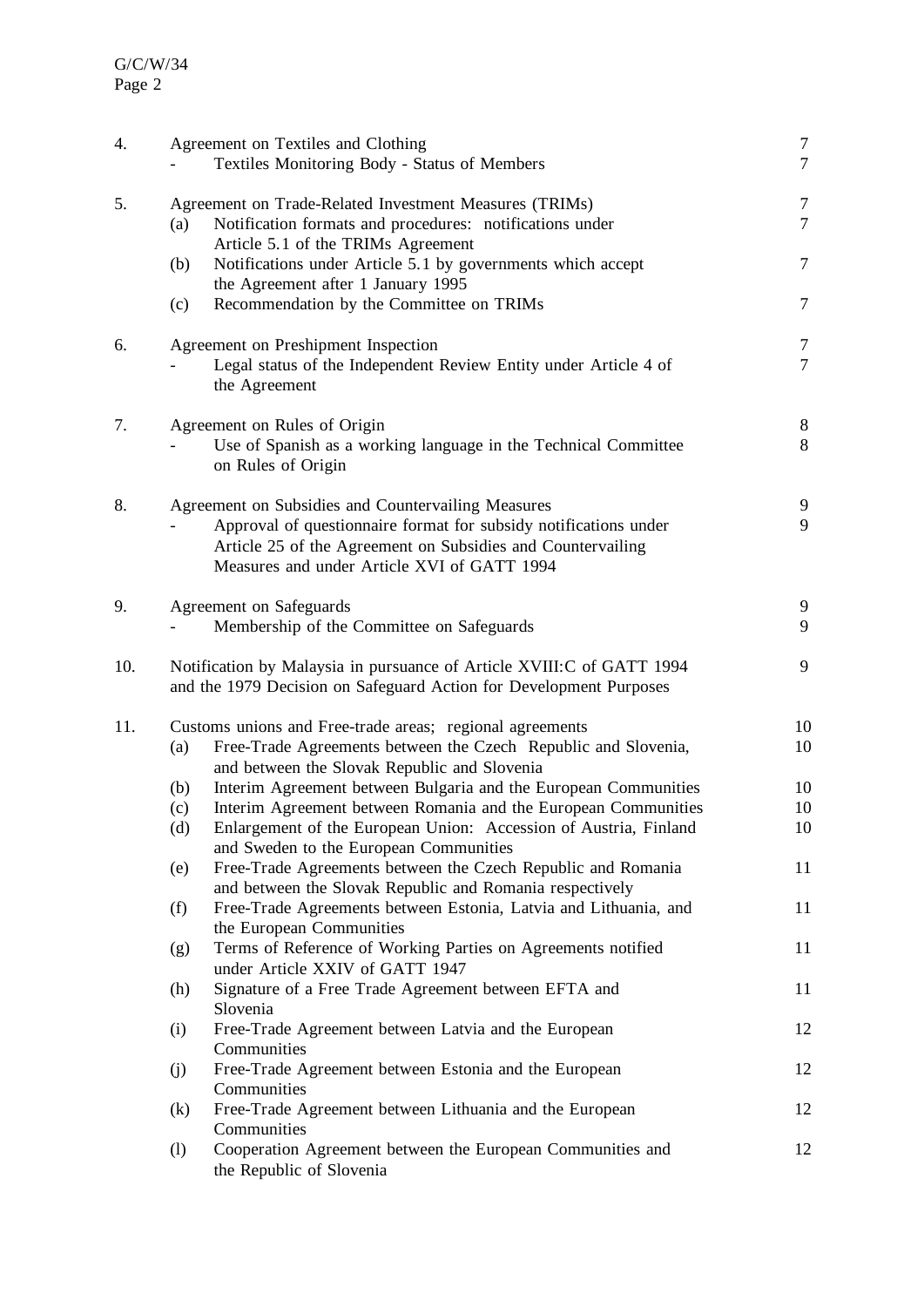# G/C/W/34 Page 3

|     | Free-Trade Agreement between the Republic of Hungary and the<br>(m)<br>Republic of Slovenia                                                                                                                                                                                        | 12       |
|-----|------------------------------------------------------------------------------------------------------------------------------------------------------------------------------------------------------------------------------------------------------------------------------------|----------|
|     | Chairmanship of the Working Parties<br>(n)                                                                                                                                                                                                                                         | 13       |
| 12. | Marrakesh Ministerial Decision on Notification Procedures<br>Establishment of a Working Group on Notification Obligations<br>and Procedures                                                                                                                                        | 13<br>13 |
| 13. | Canada - import regime for pasta                                                                                                                                                                                                                                                   | 13       |
| 14. | Hungarian agricultural export subsidies                                                                                                                                                                                                                                            | 13       |
| 15. | Taxation of certain alcoholic beverages in Japan                                                                                                                                                                                                                                   | 13       |
| 16. | US/Japan: auto and auto parts issues<br>Japan/United States: auto and auto parts issues; United States<br>(a)<br>unilateral measures                                                                                                                                               | 14<br>14 |
|     | Japan's automotive barriers and restrictive practices<br>(b)<br>Agreement between US/Japan on auto and auto parts<br>(c)                                                                                                                                                           | 14<br>14 |
| 17. | Tariff quota of the European Communities                                                                                                                                                                                                                                           | 14       |
| 18. | Brazil - Provisional Measure N 1024 (automobiles)                                                                                                                                                                                                                                  | 15       |
| 19. | Information on the Cairns Group Ministerial Meeting in Manila<br>on 26-27 May 1995                                                                                                                                                                                                 | 15       |
| 20. | Rules of Procedure of the Council for Trade in Goods                                                                                                                                                                                                                               | 15       |
| 21. | Ad hoc arrangements for the participation of international intergovernmental<br>organizations in the work of the subsidiary bodies of the Council for Trade<br>in Goods                                                                                                            |          |
| 22. | Ad hoc arrangements for the participation of international intergovernmental<br>organizations in meetings of the Council for Trade in Goods                                                                                                                                        | 16       |
| 23. | Observer governments                                                                                                                                                                                                                                                               | 16       |
| 24. | Appointment of officers for the Committee on Agriculture, Committee on<br>Market Access, Committee on Safeguards, Committee on Sanitary and<br>Phytosanitary Measures, Working Group on Notification Obligations and<br>Procedures, and Working Party on State Trading Enterprises | 17       |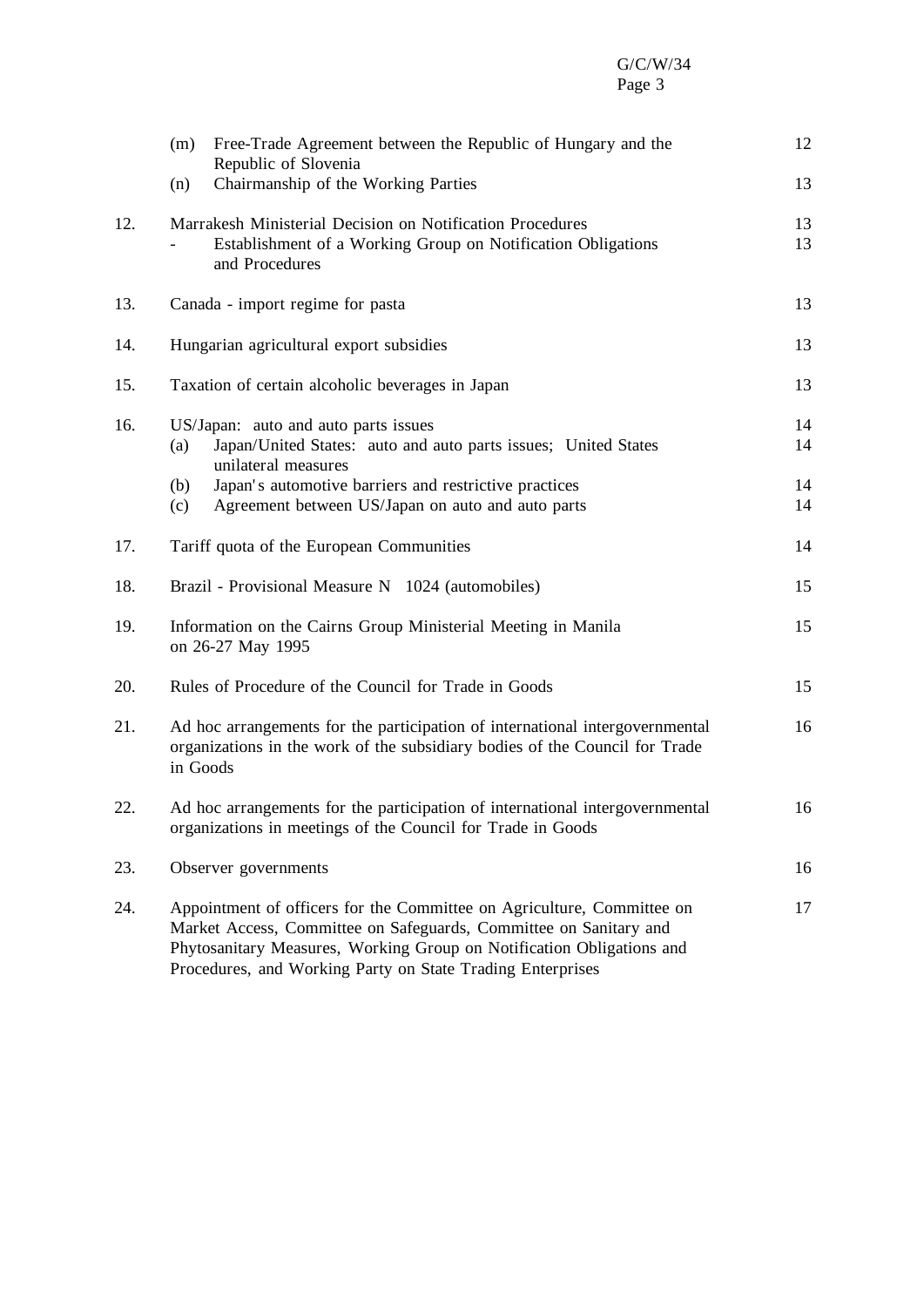# **1. Waivers under Article IX of the WTO Agreement**

#### (a) Dominican Republic - Renegotiation of Schedule XXIII (G/C/M/2 and 3)

At its meeting of 3 April 1995, the Council for Trade in Goods considered a request from the Dominican Republic (G/L/4) requesting a waiver from its obligations under Article II of GATT 1994 for the renegotiation and transposition of its pre-Uruguay Round Schedule XXIII into the Harmonized System.

The Council for Trade in Goods agreed that further discussion was needed and authorized the Chairman to undertake informal consultations on this matter.

At its meeting of 29 May 1995, the Council for Trade in Goods took note of the decision by the Dominican Republic to withdraw its request for a waiver.

#### (b) Senegal - Renegotiation of Schedule XLIX (G/C/M/4)

At its meeting of 3 July 1995, the Council for Trade in Goods considered a request by Senegal (G/L/7) for an extension of the waiver granted to it in connection with the renegotiation of its Schedule.

The Council for Trade in Goods approved the text of the draft decision in G/C/W/8, and recommended its adoption by the General Council.

- (c) Harmonized System
	- (i) Bangladesh, Israel, Morocco and Sri Lanka (G/C/M/4)

At its meeting of 3 July 1995, the Council for Trade in Goods considered requests by Bangladesh  $(G/L/8)$ , Israel  $(G/L/14)$ , Morocco  $(G/L/11)$ , Sri Lanka  $(G/L/10)$  for an extension of waivers already granted in connection with their implementation of the Harmonized System.

The Council for Trade in Goods approved the texts of the draft decisions in  $G/C/W/9$  and Corr. 1 (Bangladesh), G/C/W/15 and Corr.1 (Israel), G/C/W/12 (Morocco), G/C/W/11 and Corr.1 (Sri Lanka) and recommended their adoption by the General Council.

(ii) Guatemala  $(G/C/M/4$  and 5)

At the meeting of 3 July 1995, the Chairman proposed that as Guatemala's WTO membership had not yet taken effect, consideration of Guatemala's request (G/L/12) for an extension of the waiver already granted in connection with its implementation of the Harmonized System should be postponed to the next meeting of the Council for Trade in Goods.

The Council for Trade in Goods agreed to revert to Guatemala's request at its next meeting.

At its meeting of 31 July 1995, the Council for Trade in Goods approved the text of the draft decision in G/C/W/13/Rev.1 extending the waiver, and recommended its adoption by the General Council.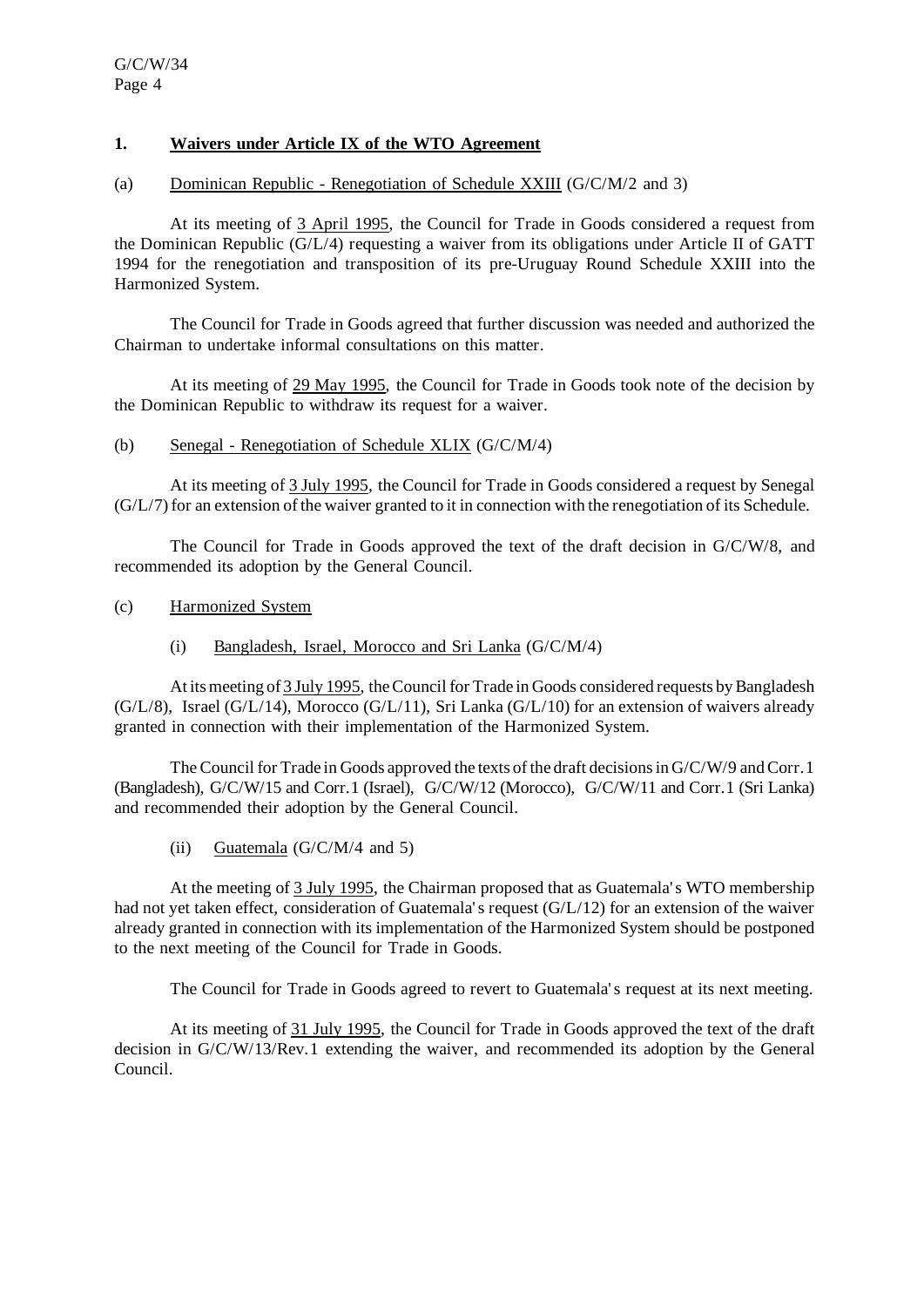## (iii) Jamaica, Pakistan, Trinidad and Tobago (G/C/M/4, 5 and 6)

At its meeting of 3 July 1995, the Council for Trade in Goods considered requests by Jamaica (G/L/9), Pakistan (G/L/6) and Trinidad and Tobago (G/L/13) for an extension of the waiver already granted in connection with their implementation of the Harmonized System.

The Council for Trade in Goods agreed to revert to these requests for waiver extensions at its next meeting, and authorized the Chairman to undertake consultations on these requests.

At the meeting of 31 July 1995, the Chairman informed the Council for Trade in Goods that he had undertaken consultations with respect to the requests for extension of waivers. The draft decisions had been revised in light of those consultations and had been circulated in documents G/C/W/10/Rev.1 (Jamaica), G/C/W/7/Rev.1 (Pakistan), G/C/W/14/Rev.1 (Trinidad and Tobago).

The Council for Trade in Goods approved the texts of the draft decisions in G/C/W/10/Rev.1 (Jamaica) and G/C/W/14/Rev.1 (Trinidad and Tobago), recommended their adoption by the General Council, and authorized the Chairman to undertake further consultations on the request for a waiver extension from Pakistan.

At the meeting of 26 September 1995, the Chairman informed the Council for Trade in Goods that consultations had been carried out, and that agreement had been reached between the parties concerned to extend the waiver requested by Pakistan until 31 December 1995.

The Council for Trade in Goods approved the text of the draft decision in G/C/W/7/Rev.1 (Pakistan) and recommended its adoption by the General Council.

#### (d) Malawi - Renegotiation of Schedule LVIII  $(G/C/M/6)$

At its meeting of 26 September 1995, the Council for Trade in Goods considered a request by Malawi (G/L/24) for an extension of the waiver granted to it in connection with the renegotiation of its Schedule.

The Council for Trade in Goods approved the text of the draft decision in G/C/W/19, and recommended its adoption by the General Council.

#### (e) Caribbean Basin Economic Recovery Act - Request for renewal of waiver (G/C/M/6)

At its meeting of 26 September 1995, the Council for Trade in Goods considered a communication from the United States requesting a renewal of the waiver relating to the Caribbean Basin Economic Recovery Act (G/L/25).

The Council for Trade in Goods approved the request from the United States for the renewal of the waiver relating to the Caribbean Basin Economic Recovery Act, on condition that in further consultations to be held shortly the questions raised and the drafting changes mentioned be clarified. The draft decision with the agreed changes could then be forwarded as a revision of document G/C/W/21 to the General Council with the recommendation that it be adopted.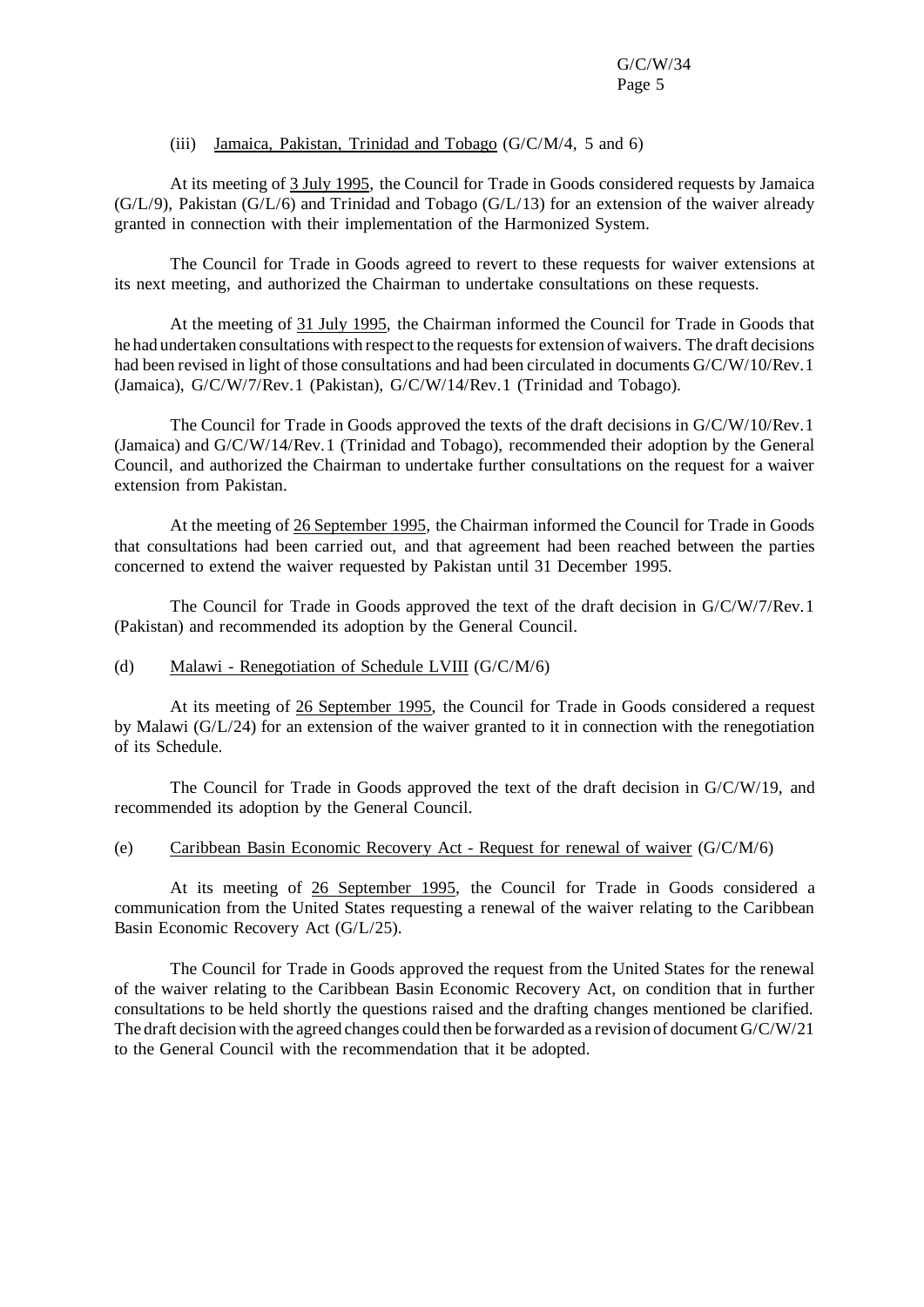# **2. Understanding on the Interpretation of Article XVII of GATT 1994**

### (a) Establishment of the Working Party on State Trading Enterprises (G/C/M/1)

At its meeting of 20 February 1995, the Council for Trade in Goods established a Working Party on State Trading Enterprises to carry out the tasks described in paragraph 5 of the Understanding on the Interpretation of Article XVII of GATT 1994, with membership in the Working Party open to all Members indicating their wish to serve on it.

### (b) Notification requirement with respect to State TradingEnterprises under Article XVII of GATT 1994 (G/C/M/1)

At its meeting of 20 February 1995, the Council for Trade in Goods agreed that the first notifications on state trading enterprises would be "new and full" and that the deadline for their submission would be 30 June 1995.

### **3. Market Access Matters**

- (a) Committee on Market Access
	- Report of the Committee (G/C/M/4)

At its meeting of 3 July 1995, the Council for Trade in Goods took note of the report.

(b) Finalization of Schedules of Concessions on Goods (G/C/M/2, 3 and 5)

At the meeting of 3 April 1995, Mr. Saint-Jacques (Canada), the Chairman of the Market Access Committee reported on the informal meeting of the Market Access Committee, which had been convened on 31 March 1995, with the purpose of verifying draft final schedules of concessions.

The Council for Trade in Goods took note of the report, agreed to submit the Schedules of Chad and The Gambia to the General Council with the recommendation that they be approved, and recommended that the General Council extend the deadline of 31 March 1995 for the submission of negotiated schedules to the General Council provided for in the Decision on "Finalization of Negotiations" on Schedules on Goods and Services" to 24 April 1995, as proposed by the Market Access Committee.

At the meeting of 29 May 1995, Mr. Saint-Jacques (Canada), the Chairman of the Market Access Committee reported on the informal meeting of the Market Access Committee which had been convened on 24 April 1995 with the purpose of verifying draft final schedules of concessions.

The Council for Trade in Goods took note of the report, and agreed to submit to the General Council for approval the Schedules of Concessions on Goods of Angola, Botswana, Burundi, Central African Republic, Djibouti, Grenada, Guinea, Guinea Bissau, Haiti, Lesotho, Malawi, Maldives, Mozambique, Papua New Guinea, Rwanda, St. Kitts and Nevis, Sierra Leone, Togo and Zaire.

At the meeting of 31 July 1995, the Chairman informed the Council for Trade in Goods that the fourth revision of Qatar's draftschedule had been considered verified, and proposed that the Council approve this Schedule of Concessions on Goods of Qatar and forward it for approval to the General Council.

The Council for Trade in Goods approved the fourth revision of Qatar's Schedule of Concessions on Goods and agreed to forward it to the General Council with the recommendation that it be approved.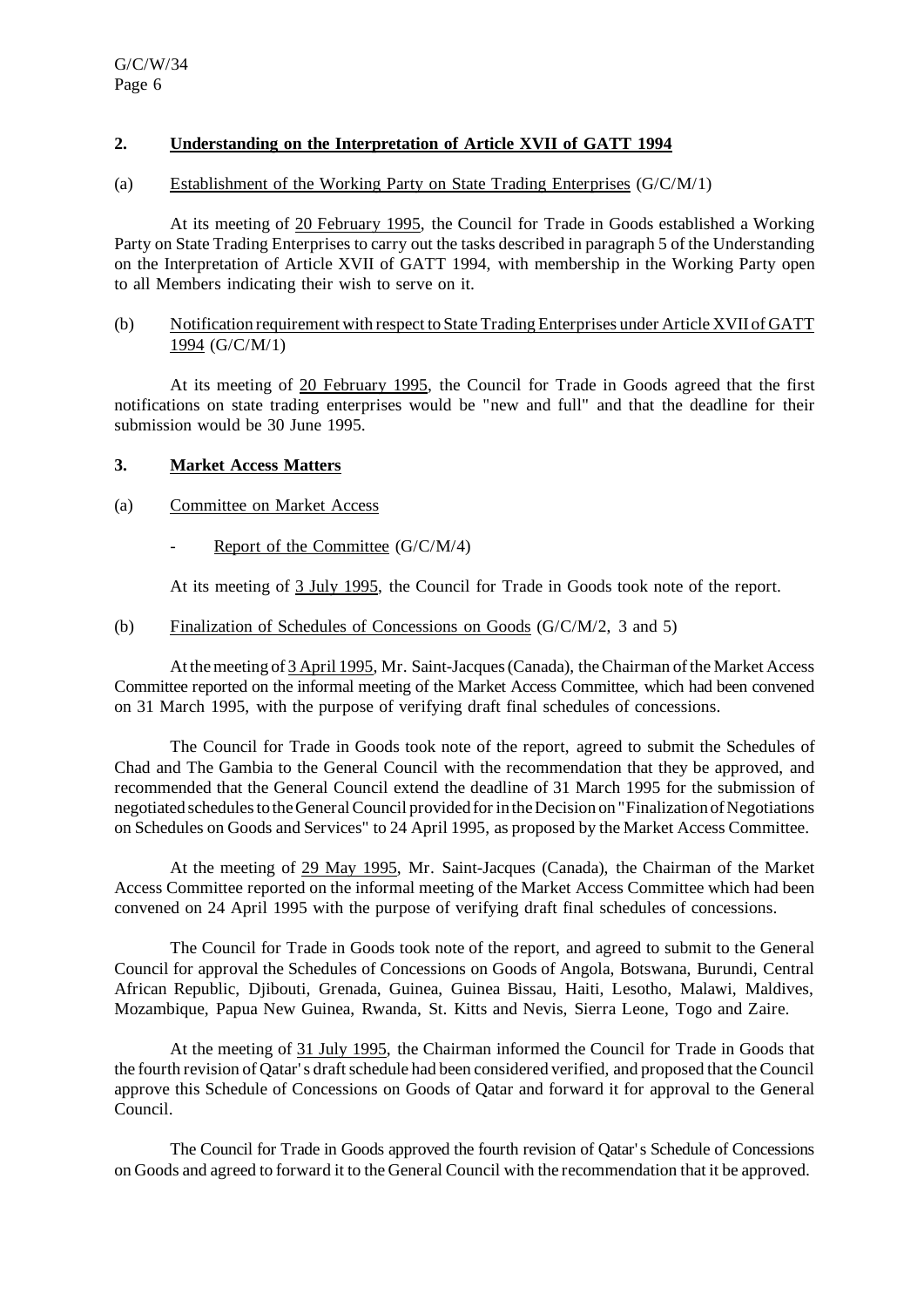## **4. Agreement on Textiles and Clothing**

## Textiles Monitoring Body - Status of Members (G/C/M/5)

At the meeting of 31 July 1995, the Chairman informed the Council for Trade in Goods that the Chairman of the Textiles Monitoring Body, on behalf of the Body, had informed him of discussions it had held when developing and adopting its own working procedures, with respect to the perceived need of the Body to re-assert the fact that the TMB members discharge their functions on an *ad personam* basis. He noted that he would be consulting with Members on this matter, on the basis of a proposal provided by the TMB.

The Council for Trade in Goods took note of this information.

## **5. Agreement on Trade-Related Investment Measures (TRIMs)**

(a) Notification formats and procedures: notifications under Article 5.1 of the TRIMs Agreement  $(G/C/M/1)$ 

At the meeting of 20 February 1995, the Chairman proposed that the Council for Trade in Goods endorse the format for notifications under Article 5.1 of the TRIMs Agreement and remit it and the other issues relating to notifications to the TRIMS Committee for further consideration and/or action as appropriate.

The Council for Trade in Goods so agreed.

## (b) Notifications under Article 5.1 by governments which accept the Agreement after 1 January 1995 (G/C/M/1)

At the meeting of 20 February 1995, the Chairman proposed that the Council for Trade in Goods request the Committee on TRIMs to consider the matter of arrangements for notifications under Article 5.1 by countries eligible to become original Members and which accepted the WTO Agreement after the expiry of ninety days provided for in that Article, and to prepare any appropriate recommendations.

The Council for Trade in Goods so agreed.

### (c) Recommendation by the Committee on TRIMs (G/C/M/2)

At its meeting of 3 April 1995, the Council for Trade in Goods took note of the draft recommendation and the decision contained therein which would allow states and separate customs territories which accepted the WTO Agreement after its entry into force a period of ninety days from the date of their acceptance of the WTO Agreement to make notifications required under Article 5.1 of the TRIMs Agreement. The Council for Trade in Goods agreed to submit the decision to the General Council for adoption.

# **6. Agreement on Preshipment Inspection**

## Legal status of the Independent Review Entity under Article 4 of the Agreement ( $G/C/M/1$ , 2, 3 and 4)

At its meeting of 7 October 1994, the Sub-Committee on Institutional, Procedural and Legal Matters had requested the Secretariat in consultation with interested delegations and with the International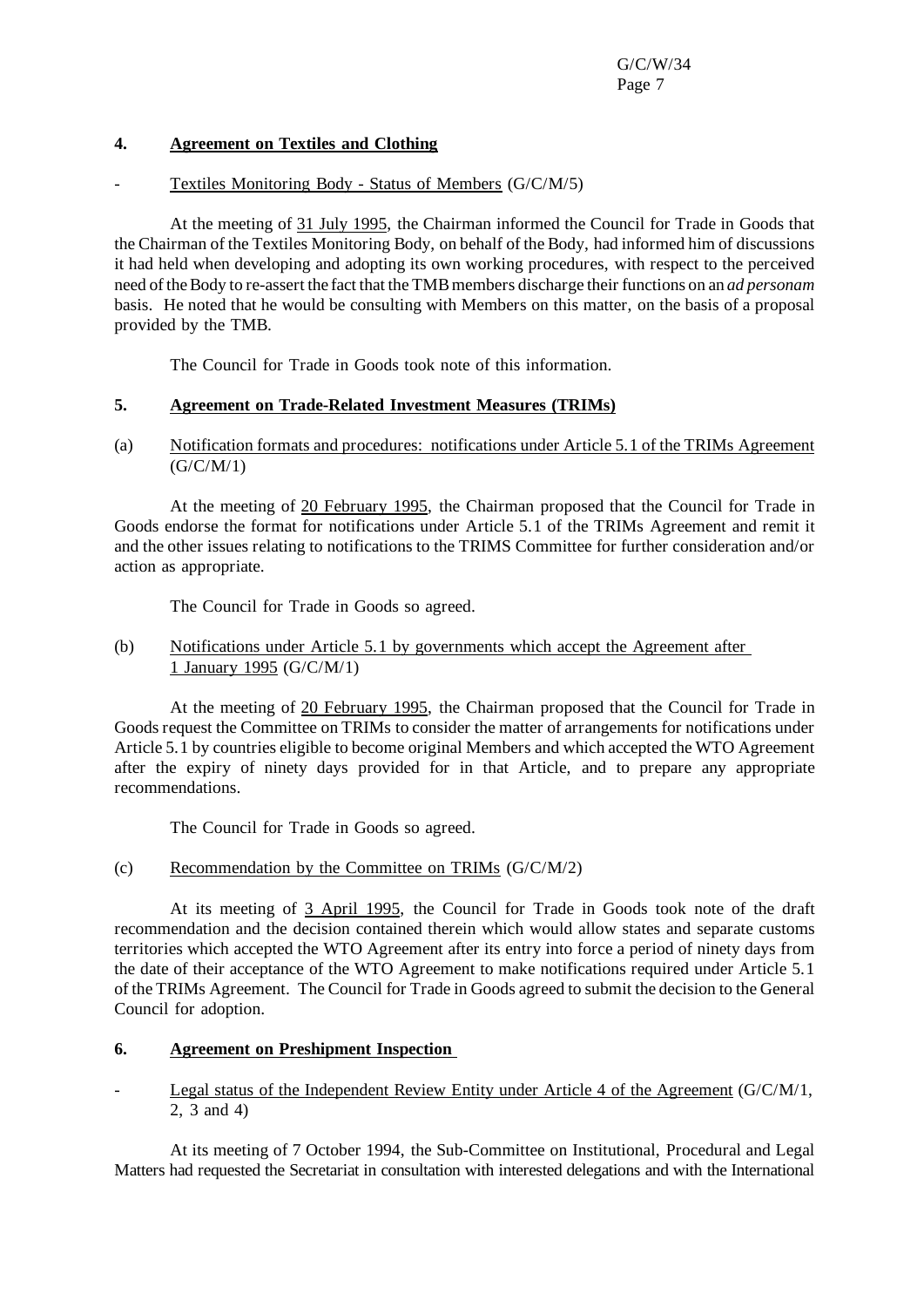Federation ofInspection Agencies(IFIA) and the InternationalChamber ofCommerce (ICC), to prepare a draft for formalising, in writing, the status of the ICC, the IFIA and the Independent Entity foreseen under Article 4 of the Agreement on Preshipment Inspection (PC/IPL/M/6, paragraph 60). At its first meeting on 31 January 1995, the General Council had assigned the subject of preshipment inspection to the Council for Trade in Goods.

At the meeting of 20 February 1995, a representative of the Secretariat reported that consultations had not yet concluded and thus until a solution had been found to the questions of status and legal liabilities of the Independent Entity and of its staff and panellists, the Independent Entity would not come into existence and, therefore, no recourse could be made to it.

The Council for Trade in Goods took note of the report; requested the Secretariat to pursue its consultations with interested delegations and with the ICC and IFIA, with a view to putting forward a solution to the questions of the status of the Independent Entity and the legal liabilities of the Independent Entity, itsstaff and panellists, for consideration by all WTO Members; and agreed to revert to this matter at its next meeting.

At its meeting of 3 April 1995, the Council for Trade in Goods took note of information provided by the observer from the World Customs Organization and requested the Secretariat to pursue its consultations with interested delegations and with the ICC and the IFIA on the legal status of the Independent Entity.

At the meeting of 29 May 1995, the Chairman informed the Council for Trade in Goods that a solution had been elaborated that met with the approval of most of the delegations participating in the consultations, as well as with the agreement of the ICC and the IFIA.

The Council for Trade in Goods requested the Secretariat, if and when it received a positive response from Japan, to prepare a working document outlining the proposed solution and to circulate it to all Members for comment before it was put before the Council for action.

At the meeting of 3 July 1995, the Chairman informed the Council for Trade in Goods that agreement had emerged on the proposed solution concerning the questions of the status of the Independent Entity and the legal liabilities of the Independent Entity, its staff and panellists.

The Council for Trade in Goods requested the Secretariat to issue a working document outlining the proposed solution, and to circulate it to all Members for comment before it was put before the Council for action.

### **7. Agreement on Rules of Origin**

# Use of Spanish as a working language in the Technical Committee on Rules of Origin (G/C/M/1)

At the meeting of 20 February 1995, the representative of Chile requested that the Council for Trade in Goods make a recommendation to the Committee on Rules of Origin to request the World Customs Organization to ensure that the technical work on rules of origin be carried out in English, French and Spanish.

The Council for Trade in Goods recommended to the Committee on Rules of Origin to request the World Customs Organization to ensure that work in the Technical Committee on Rules of Origin be carried out in English, French and Spanish.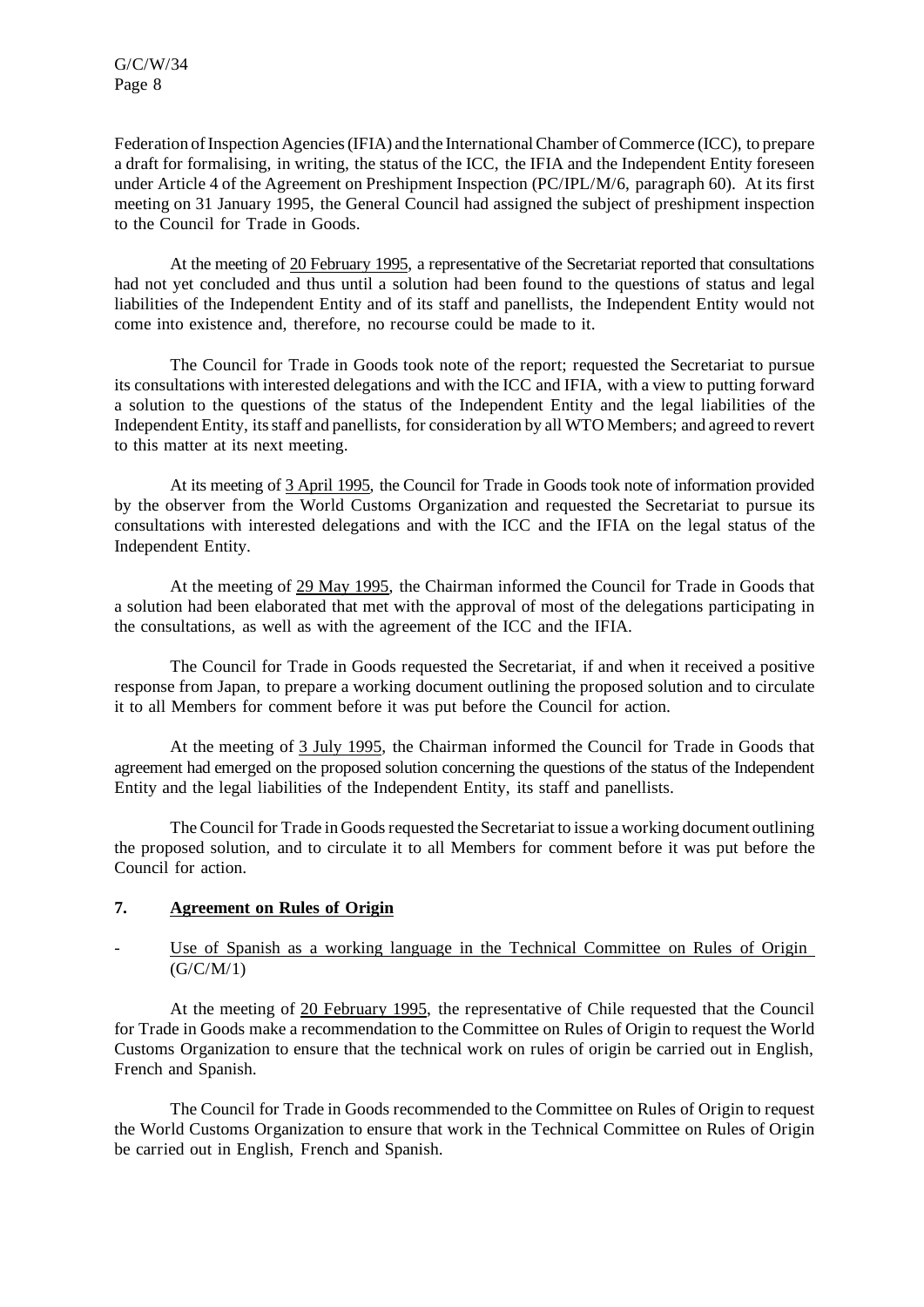### **8. Agreement on Subsidies and Countervailing Measures**

## - Approval of questionnaire format for subsidy notifications under Article 25 of the Agreement on Subsidies and Countervailing Measures and under Article XVI of GATT 1994 (G/C/M/6)

At its meeting of 26 September 1995, the Council for Trade in Goods considered the questionnaire format for subsidy notifications under Article 25 of the Agreement on Subsidies and Countervailing Measures and Article XVI of GATT 1994 (G/SCM/6) which had been developed by the Working Party on Subsidy Notifications, and adopted by the Committee on Subsidies and Countervailing Measures at its special meeting of 21 July 1995.

The Chairman noted that the approval of this questionnaire format at this meeting, in no respect, intended to prejudge the outcome of the work of the Working Group on Notification Obligations. He expressed concern regarding the status of notifications in the subsidies area, and urged all Members who had not made such notifications to do so promptly.

The Council for Trade in Goods took note of the statement and approved the questionnaire format contained in document G/SCM/6.

#### **9. Agreement on Safeguards**

#### Membership of the Committee on Safeguards  $(G/C/M/1)$

At the meeting of 20 February 1995, the Chairman proposed that the Council for Trade in Goods consider all WTO Members to be members of the Committee on Safeguards unless they indicate otherwise by 22 February 1995.

The Council for Trade in Goods so agreed.

### **10. Notification by Malaysia in pursuance of Article XVIII:C of GATT 1994 and the 1979 Decision on Safeguard Action for Development Purposes** (G/C/M/1, 2 and 3)

At its meeting of 20 February 1995, the Council for Trade in Goods considered a communication from Singapore (G/L/2) which was in response to Malaysia's notification made in pursuance of Article XVIII:C and the 1979 Decision on Safeguard Action for Development Purposes (WT/L/32), and a communication from Malaysia circulated in document G/L/3.

The Council for Trade in Goods authorized the Chairman to undertake consultations on the notification by Malaysia, as requested in the communication from Singapore.

At the meeting of 3 April 1995, the Chairman reported that the consultationsthat he had carried out on Malaysia's Notification of Measures under Article XVIII: C and the 1979 Decision on "Safeguard Action for Development Purposes" had proven to be inconclusive. However, he had been recently informed that Malaysia had proposed the introduction of an alternative measure to deal with its specific problem, which could have important implications on the consultation process.

The Council for Trade in Goods took note of this report.

At the meeting of 29 May 1995, the Chairman reported that in light of the introduction by Malaysia of an alternative measure to deal with its specific problem, it was no longer necessary for consultations to be pursued on Malaysia's recourse to Article XVIII:C of GATT 1994.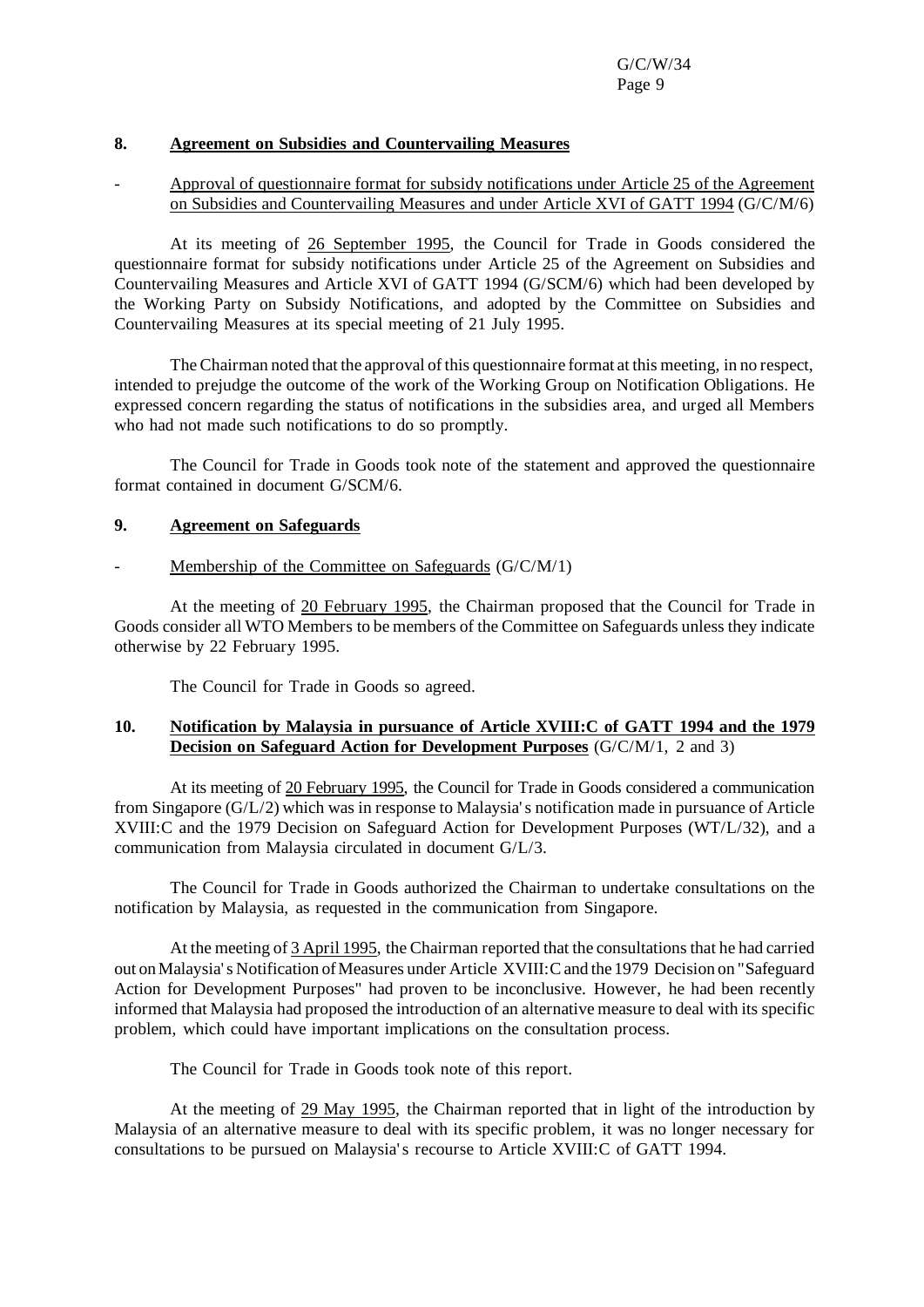The Council for Trade in Goods took note of this report.

### **11. Customs Unions and Free Trade Areas; regional agreements**

(a) Free Trade Agreements between the Czech Republic and Slovenia, and between the Slovak Republic and Slovenia (G/C/M/1)

In June 1994, the GATT 1947 Council had established the Working Party on the Free Trade Agreements between the Czech Republic and Slovenia and between the Slovak Republic and Slovenia.

At the meeting of 20 February 1995, the Chairman informed the Council for Trade in Goods that Mr. Manhusen (Sweden) had agreed to serve as Chairman of the Working Party.

The Council for Trade in Goods took note of this information.

## (b) Interim Agreement between Bulgaria and the European Communities (G/C/M/1)

At its meeting of 20 February 1995, the Council for Trade in Goods considered a communication from the European Communities (WT/REG1/1) in which it indicated that the notification of the Interim Agreement between the European Communities and the Republic of Bulgaria which was originally notified to the GATT 1947 contracting parties in document L/7617 should be considered to be a notification also under the GATT 1994.

The Council for Trade in Goods took note of this information, established a working party, and authorized the Chairman to designate the Chairperson of the Working Party in consultations with the delegations principally concerned.

## (c) Interim Agreement between Romania and the European Communities (G/C/M/1)

At its meeting of 20 February 1995, the Council for Trade in Goods considered a communication from the European Communities (WT/REG2/1) in which it indicated that the notification of the Interim Agreement between the European Communities and Romania which was originally notified to the GATT 1947 contracting parties in document L/7618 should be considered to be a notification also under the GATT 1994.

The Council for Trade in Goods took note of this information, established a working party and authorized the Chairman to designate the Chairperson of the Working Party in consultations with the delegations principally concerned.

## (d) Enlargement of the European Union: Accession of Austria, Finland and Sweden to the European Communities (G/C/M/1 and 2)

At the meeting of 20 February 1995, the Chairman informed the Council for Trade in Goods that informal consultations held by the Chairman of the General Council had resulted in agreement on the establishment of a working party under Article XXIV of GATT 1994 and on its terms of reference as well as on the understanding on the basis of which the terms of reference would be adopted.

The Council for Trade in Goods took note of this information, established a working party, and authorized the Chairman to designate the Chairperson of the Working Party in consultation with the delegations principally concerned.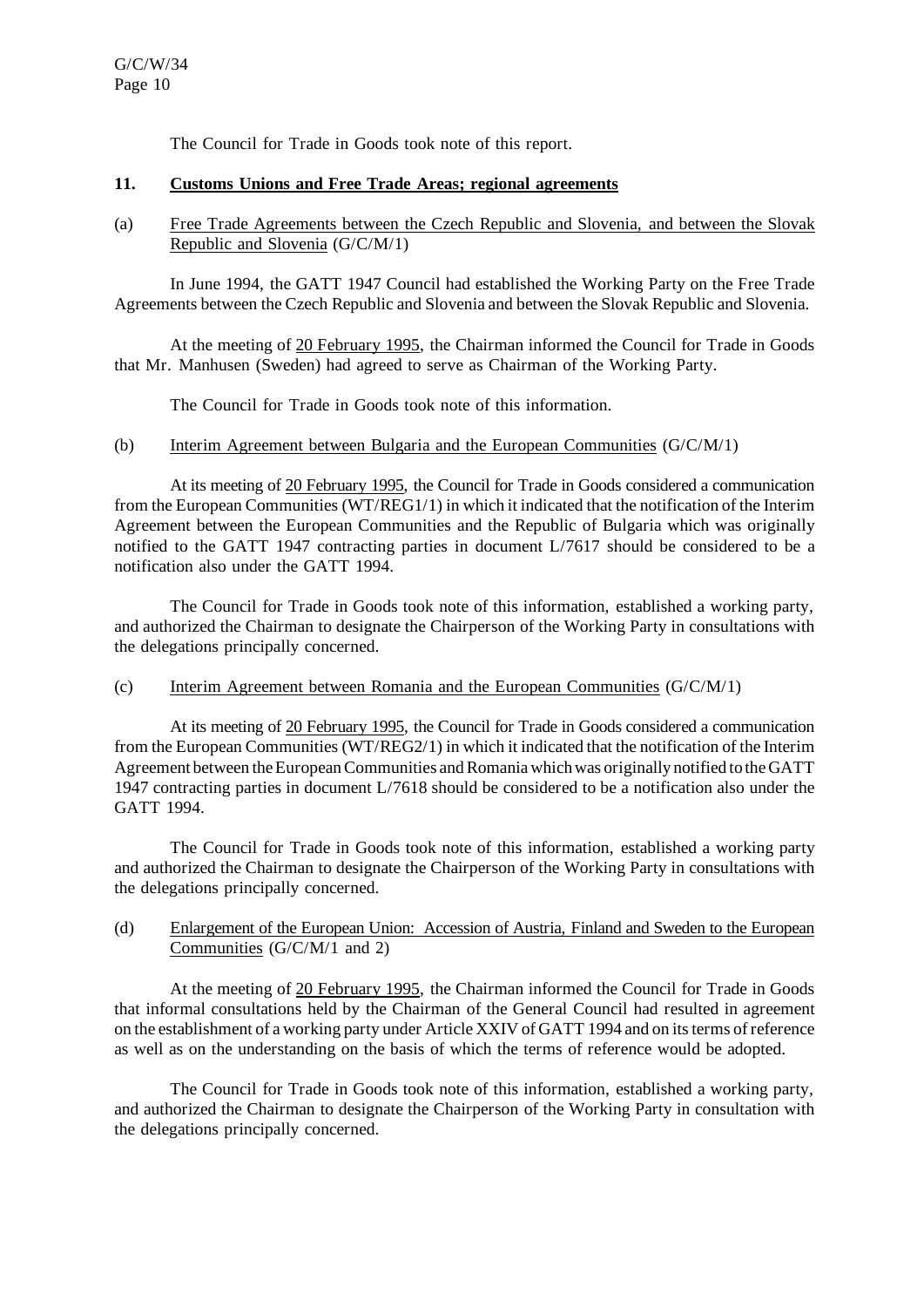At the meeting of 3 April 1995, the Chairman informed the Council for Trade in Goods that Mr. Armstrong (New Zealand) had agreed to serve as Chairman of the Working Party.

The Council for Trade in Goods took note of this information.

At the meeting of 29 May 1995, the representative of the European Communities informed the Council for Trade in Goods of its communication of 19 May 1995 (WT/L/67) concerning the extension to 31 December 1995 of the rights held by WTO Members under GATT 1994 for negotiations concerning enlargement of the EC under Article XXIV:6.

The Council for Trade in Goods took note of this information.

#### (e) Free Trade Agreements between the Czech Republic and Romania and between the Slovak Republic and Romania respectively (G/C/M/2)

At the meeting of 3 April 1995, the representative of the Czech Republic, also on behalf of the Slovak Republic and Romania, informed the Council for Trade in Goods of the recent signature of Free Trade Agreements between the Czech Republic and Romania and between the Slovak Republic and Romania, respectively. The Free Trade Agreements were being applied provisionally since 1 January 1995 and would enter into force definitively when the respective ratification processes had been completed.

The Council for Trade in Goods took note of this information.

#### (f) Free trade agreements between Estonia, Latvia and Lithuania, and the European Communities (G/C/M/3)

At the meeting of 29 May 1995, the representative of the European Community informed the Council for Trade in Goods that the Community had recently concluded free trade agreements with Estonia, Latvia and Lithuania and would soon be notifying these agreements under Article XXIV of GATT 1994.

The Council for Trade in Goods took note of this information.

## (g) Terms of reference of working parties on agreements notified under Article XXIV of GATT 1947 (G/C/M/4)

At the meeting of 3 July 1995, the Chairman informed the Council for Trade in Goods that he had consulted on whether these Working Parties would examine the regional trading agreements in the light of GATT 1947 or GATT 1994 and to which body they would submit their report. Contacts had been made with the countries involved in the Working Parties established prior to the entry into force of the WTO and other interested Members to ascertain how the terms of reference should read. It was his feeling that more time was needed to reach a common understanding on the matter.

The Council for Trade in Goods agreed that the matter be put on the agenda of the General Council meeting of 11 July 1995, and authorized the Chairman to hold informal consultations.

### (h) Signature of a Free Trade Agreement between EFTA and Slovenia (G/C/M/4)

At the meeting of 3 July 1995, the representative of Switzerland, on behalf of the EFTA countries, namely Iceland, Liechtenstein, Norway and Switzerland, and also on behalf of Slovenia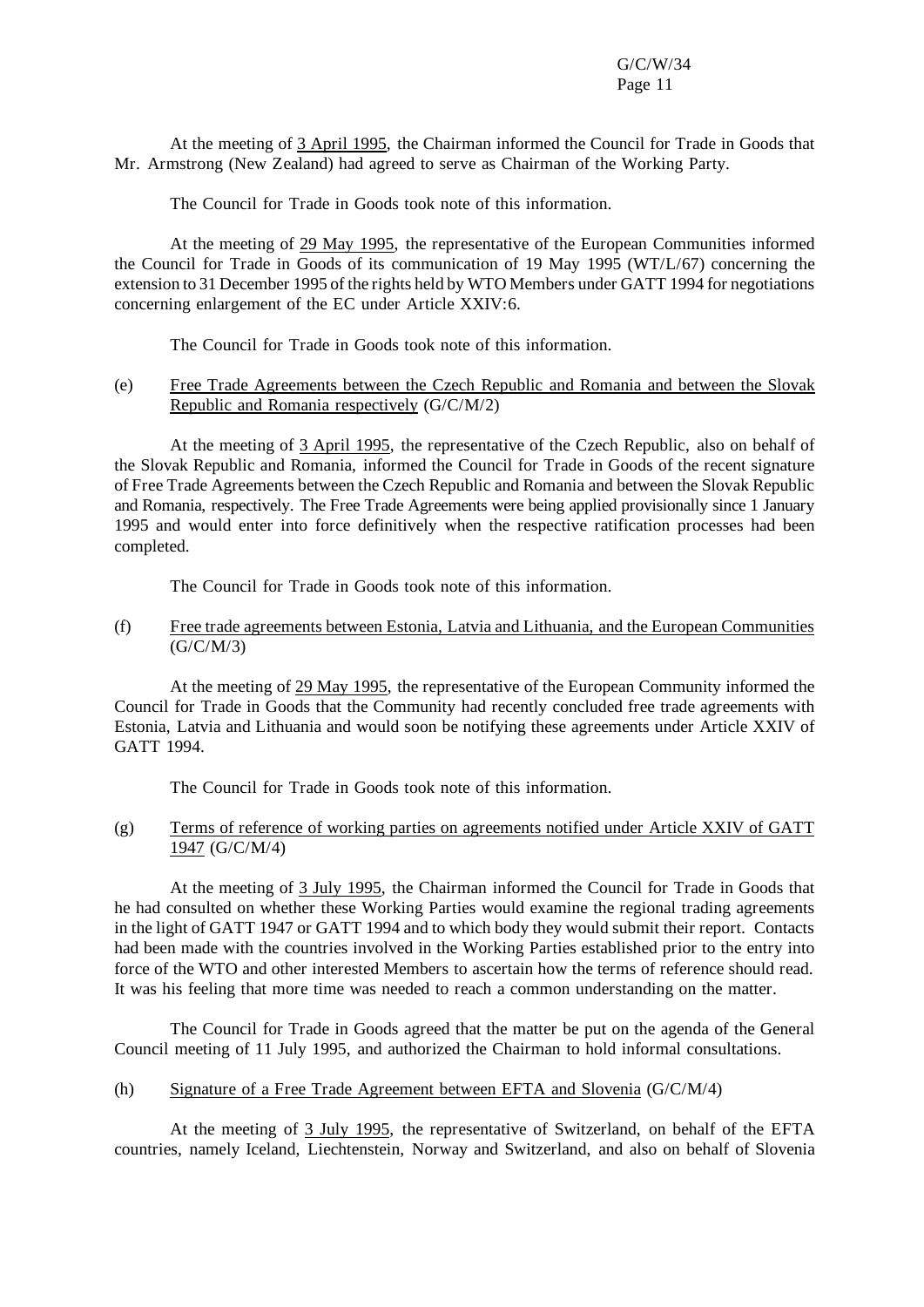informed the Council for Trade in Goods that the EFTA countries and Slovenia had signed a free trade agreement on 13 June 1995, which would be duly notified under the relevant GATT 1994 provisions.

The Council for Trade in Goods took note of this information.

## (i) Free-Trade Agreement between Latvia and the European Communities (G/C/M/6)

At its meeting of 26 September 1995, the Council for Trade in Goods considered a communication from the European Communities (WT/REG7/N/1), indicating the entry into force on 1 January 1995 of the Free Trade Agreement (WT/REG7/1) between the EC and Latvia.

The Council for Trade in Goods took note of this information, established a working party, and authorized the Chairman to designate the Chairperson of the Working Party in consultations with delegations principally concerned.

## (j) Free-Trade Agreement between Estonia and the European Communities (G/C/M/6)

At its meeting of 26 September 1995, the Council for Trade in Goods considered a communication from the European Communities (WT/REG8/N/1), which indicated the entry into force on 1 January 1995 of the Free Trade Agreement (WT/REG8/1) between the EC and Estonia.

The Council for Trade in Goods took note of this information, established a working party, and authorized the Chairman to designate the Chairperson of the Working Party in consultations with delegations principally concerned.

## (k) Free-Trade Agreement between Lithuania and the European Communities (G/C/M/6)

At its meeting of 26 September 1995, the Council for Trade in Goods considered a communication from the European Communities (WT/REG9/N/1), which indicated the entry into force on 1 January 1995 of the Free Trade Agreement (WT/REG9/1) between the EC and Lithuania.

The Council for Trade in Goods took note of this information, established a working party, and authorized the Chairman to designate the Chairperson of the Working Party in consultations with delegations principally concerned.

## (l) Cooperation Agreement between the European Communities and the Republic of Slovenia (G/C/M/6)

At its meeting of 26 September 1995, the Council for Trade in Goods considered a notification from the European Communities and the Republic of Slovenia (WT/REG10/N/1), in which they indicated the entry into force on 19 July 1993 of the Cooperation Agreement (WT/REG10/1) concluded between them.

The Council for Trade in Goods took note of this information.

## (m) Free-Trade Agreement between the Republic of Hungary and the Republic of Slovenia (G/C/M/6)

At its meeting of 26 September 1995, the Council for Trade in Goods considered a notification from Hungary and Slovenia (WT/REG19/N/1), in which they indicated the signature on 6 April 1994 of a Free Trade Agreement (WT/REG19/1) between them.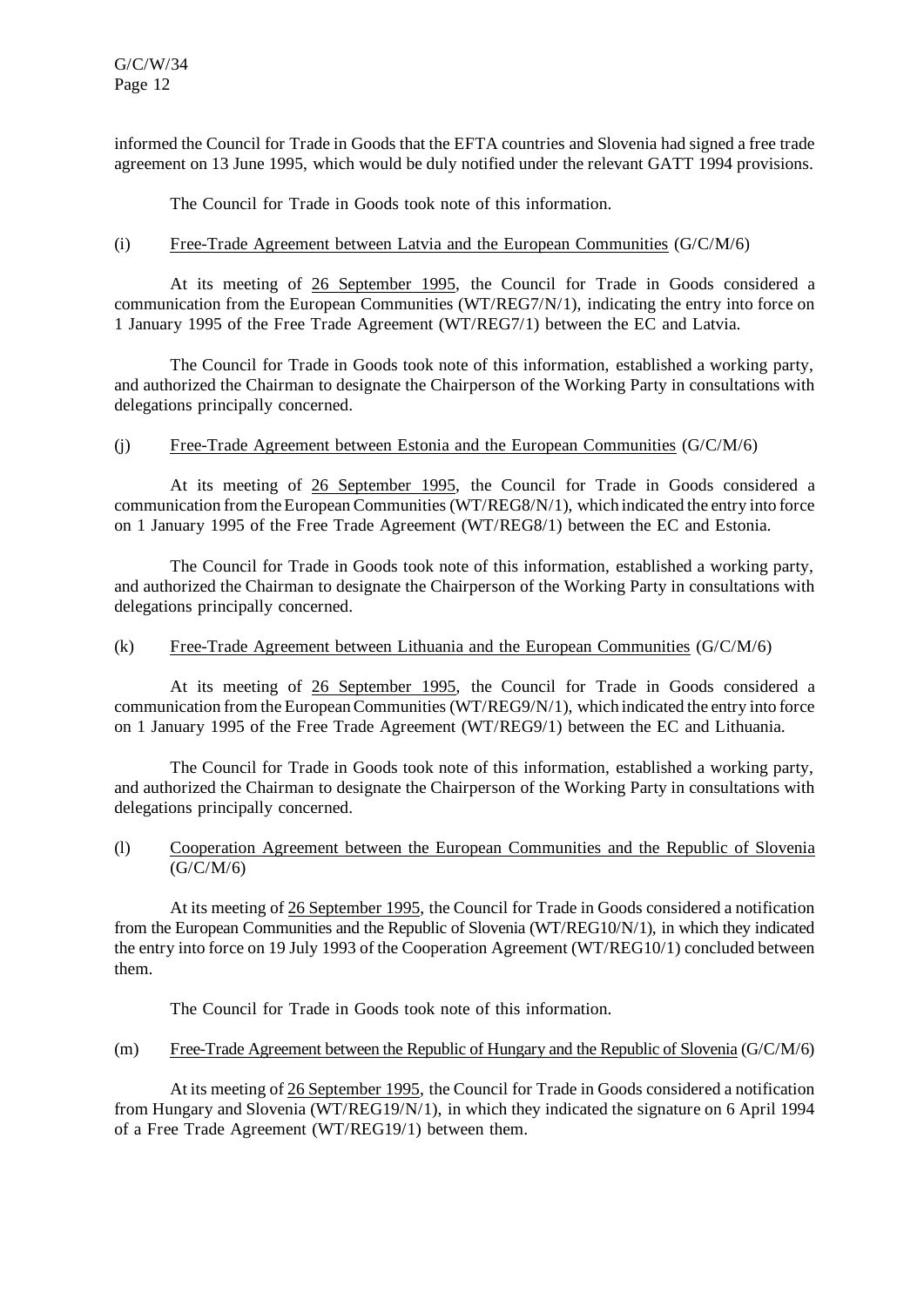The Council for Trade in Goods took note of this information, established a working party, and authorized the Chairman to designate the Chairperson of the Working Party in consultations with delegations principally concerned.

### (n) Chairmanship of the Working Parties (G/C/M/6)

At the meeting of 26 September 1995, the Chairman noted that it was becoming increasingly difficult to find a sufficient number of officials to chair the large number of committees and working parties established under the WTO Agreements. This problem was compounded as few potential Chairpersons were available for the full duration of the working party process required to examine the regional trading arrangements. He informed the Council for Trade in Goods that he would be holding consultations with a view to finding how best to deal with this situation.

The Council for Trade in Goods so agreed.

### **12. Marrakesh Ministerial Decision on Notification Procedures**

#### Establishment of a Working Group on Notification Obligations and Procedures (G/C/M/1)

At its meeting of 20 February 1995, the Council for Trade in Goods, pursuant to the Decision on Notification Procedures, established a Working Group on Notification Obligations and Procedures to carry out the tasks set out in Part III of the aforementioned Decision.

## **13. Canada** - **import regime for pasta** (G/C/M/3)

At the meeting of 29 May 1995, the representative of the European Communities expressed concern about the revocation by theCanadian WheatBoard asfrom27 April 1995 of the "special blanket import licences" for pasta products.

The representative of Canada spoke.

The Council for Trade in Goods took note of the statements.

## **14. Hungarian agricultural export subsidies** (G/C/M/4)

At the meeting of 3 July 1995, the representative of the United States expressed concern about Hungary's agricultural export subsidy plans, and urged that they be revised so that they conform with Hungary's WTO commitments.

The representative of Hungary spoke.

The Council for Trade in Goods took note of the statements.

### **15. Taxation of certain alcoholic beverages in Japan** (G/C/M/4)

At the meeting of 3 July 1995, the representative of the European Communities expressed concern about Japan's internal taxation system for alcoholic beverages, and informed the Council for Trade in Goods that consultations had been requested with Japan under paragraph 1 of Article XXII of GATT 1994 and Article 4 of the Dispute Settlement Understanding (DSU).

The representative of Japan spoke.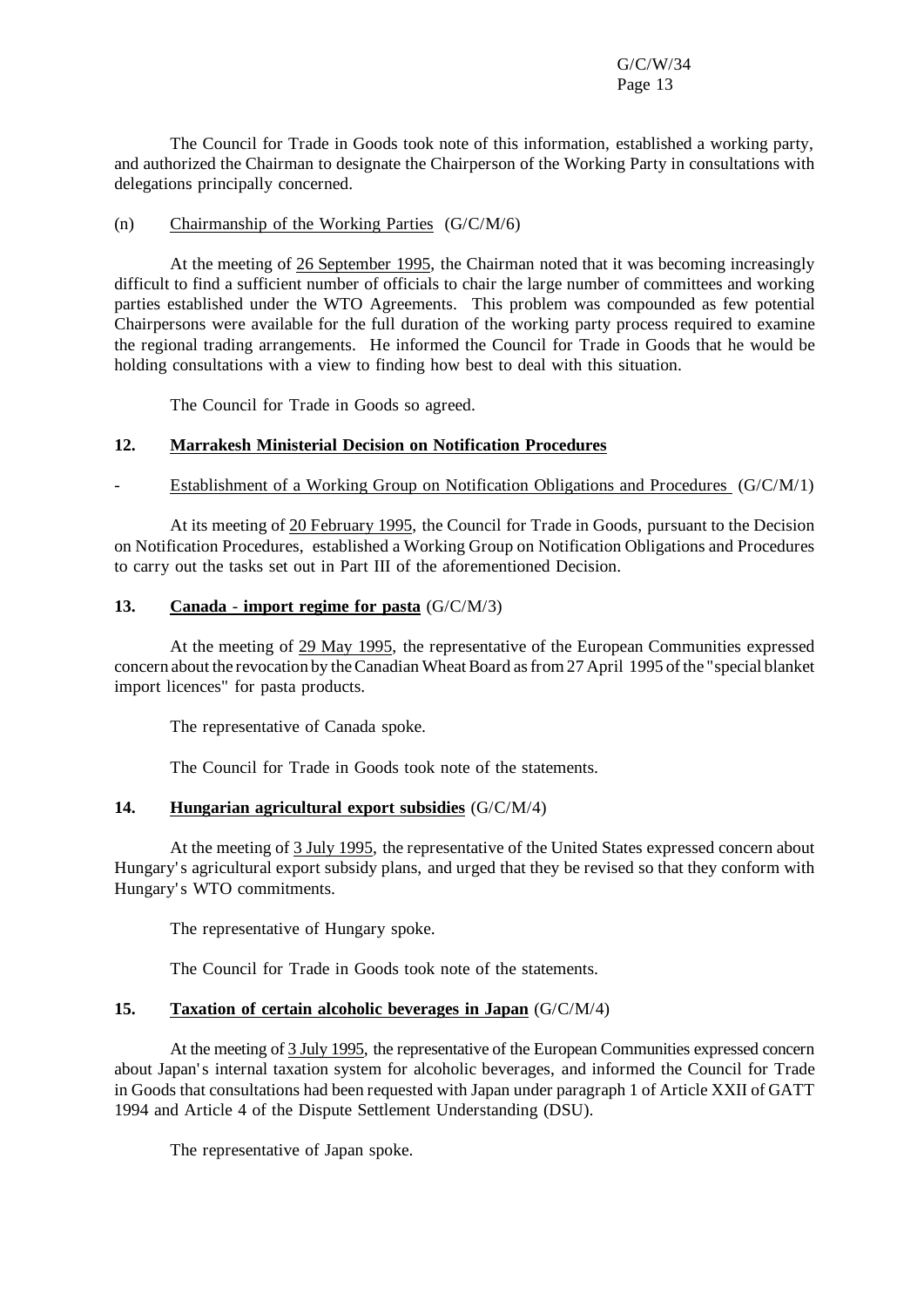The Council for Trade in Goods took note of the statements.

#### **16. US/Japan: auto and auto parts issues**

### (a) Japan-United States: auto and auto parts issues; United States unilateral measures (G/C/M/3)

At the meeting of 29 May 1995, the representative of Japan informed the Council for Trade in Goods that the framework discussions which had begun in July 1993 between Japan and the United States about automotive issues had notreached a conclusion. He expressed concern at the announcement by the US on 16 May 1995 of unilateral measures based on Section to 301, and wasseeking consultations under Article XX:1 of GATT 1994.

The representatives of the United States, the European Communities, Australia, India and Indonesia on behalf of ASEAN countries spoke.

The Council for Trade in Goods took note of the statements.

### (b) Japan's automotive barriers and restrictive practices (G/C/M/3)

At the meeting of 29 May 1995, the representative of the United States informed the Council for Trade in Goods that the United States had communicated to the Director-General its intention to invoke the WTO's dispute settlement mechanism as part of the efforts to obtain effective market access for US and other countries' products into Japan's automobile and auto-parts market (WT/INF/1).

The representative of Japan spoke.

The Council for Trade in Goods took note of the statements.

#### (c) Agreement between US/Japan on auto and auto parts (G/C/M/4)

At the meeting of 3 July 1995, the representative of Japan reported that a successful conclusion to this matter was reached on 28 June 1995 as a result of a series of negotiations between the governments of Japan and the United States.

The representatives of the United States, the European Communities and Canada spoke.

The Council for Trade in Goods took note of the statements.

# **17. Tariff quota of the European Communities** (G/C/M/4)

At the meeting of 3 July 1995, the representative of Hungary informed the Council for Trade in Goods of a problem related to the unbinding by the European Communities of a tariff quota of 20,000 heads of heifers and cows of certain mountain breeds. Hungary reserved all its rights under the WTO and GATT 1947.

The representatives of Switzerland and the European Communities spoke.

The Council for Trade in Goods took note of the statements.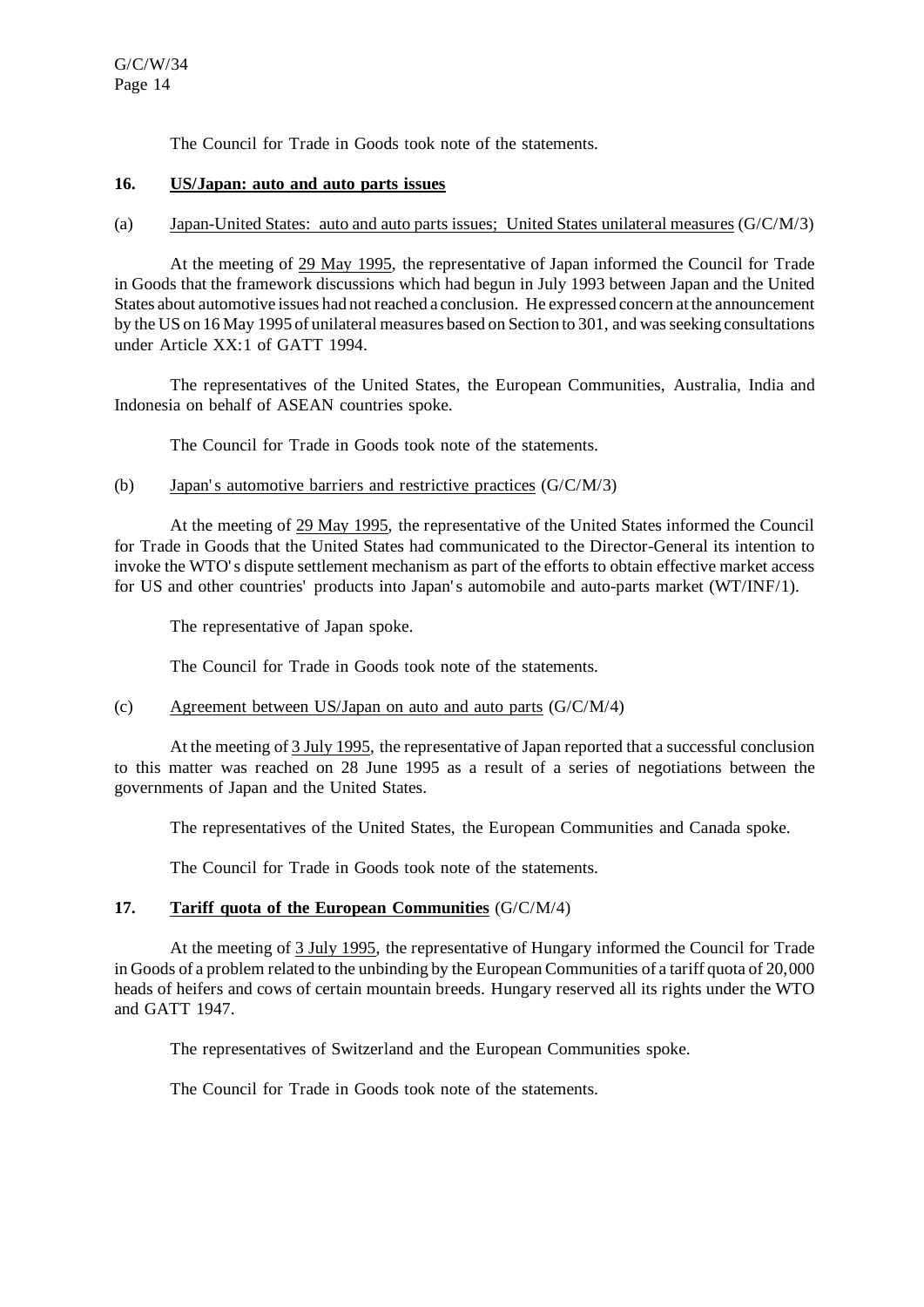## **18. Brazil - provisional measure No. 1024 (automobiles)** (G/C/M/4)

At the meeting of 3 July 1994, the representative of Brazil stated that on 13 June 1995, the Government of Brazil had adopted Provisional Measure N 1024, that dealt with the trade régime for the automotive sector and contained also other provisions. An English version of the full text of the Provisional Measure had been notified to WTO in compliance with the transparency obligations embodied in the 1979 Decision and the Uruguay Round Decision on Notification Procedures (WT/L/73).

The representatives of the European Communities, Japan, the United States and Canada spoke.

The Council for Trade in Goods took note of the statements.

## **19. Information on the Cairns Group Ministerial Meeting in Manila on 26-27 May 1995**  $(G/C/M/3)$

At the meeting of 29 May 1995, the representative of Australia reported on the Cairns Group Ministerial Meeting in Manila on 26-27 May 1995.

The Council for Trade in Goods took note of this report.

### **20. Rules of procedure of the Council for Trade in Goods** (G/C/M/1,2,4 and 5)

At the meeting of 20 February 1995, the Chairman proposed to start informal consultations for establishing the rules of procedure pursuant to Article IV:5 of theWTO Agreement, and that business of the Council for Trade in Goods be conducted on the basis of established GATT practice until its next meeting.

The Council for Trade in Goods so agreed.

At the meeting of 3 April 1995, the Chairman proposed that the Council for Trade in Goods adopt its rules of procedure (G/C/W/2), and that those subsidiary bodies of the Council for Trade in Goods which decided they needed rules of procedures for their own purposes, might consider using the rules of procedures of the Council for Trade in Goods with the necessary adaptations.

The Council for Trade in Goods so agreed.

At the meeting of 3 July 1995, the Chairman informed the Council for Trade in Goods that a question had arisen regarding Rule 33 of the Rules of Procedure of the sectoral Councils. Consultations on this matter were being held under the Chairmanship of Ambassador Kesavapany. Pending the outcome of those consultations, the Rules of Procedure for the Council for Trade in Goods circulated in document G/C/W/2 would be put before the General Council for approval.

The Council for Trade in Goods took note of this information.

At the meeting of 31 July 1995, the Chairman informed the Council for Trade in Goods that consultations which were held by Ambassador Kesavapany on this matter had resulted in the footnote contained in document G/C/W/2/Add.1. He proposed that the Council adopt this addition to the Council's rules of procedure and submit the rules of procedure as contained in document G/C/W/2 and its addendum to the General Council for approval, pursuant to paragraph 5 of Article IV of the WTO Agreement.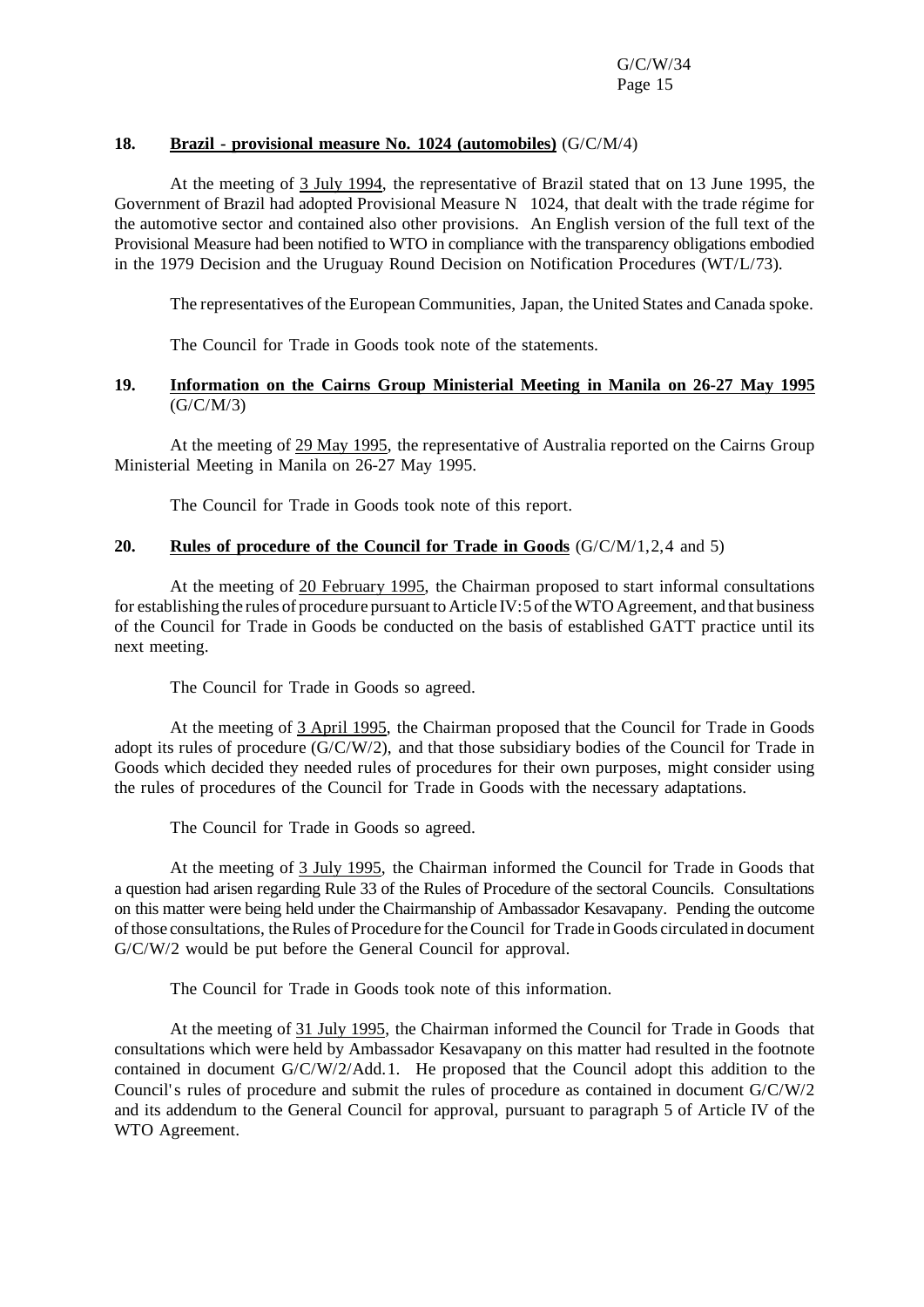The Council for Trade in Goods adopted the addition to the Council's rules of procedure contained in document G/C/W/2/Add.1, and submitted the Council's rules of procedure contained in document G/C/W/2 and its addendum to the General Council for approval.

## **21. Ad hoc arrangements for the participation of international intergovernmental organizations in the work of the subsidiary bodies of the Council for Trade in Goods** (G/C/M/1 and 2)

At the meeting of 20 February 1995, the Chairman proposed a list of those international intergovernmental organizations which might be invited to the first meetings of the Committees which were subsidiary bodies of the Council for Trade in Goods. This was without prejudice to what may be the final results of discussions on observer status for international intergovernmental organizations.

The Council for Trade in Goods approved the list of international intergovernmental organizations which would qualify for invitation to the first meeting of its subsidiary bodies.

At the meeting of 3 April 1995, the Chairman proposed that in accordance with the ad hoc arrangements agreed to at the informal meeting of Heads of Delegations on 16 March 1995, and pending the adoption of criteria and conditions for observerstatus for international intergovernmental organizations in the WTO, the subsidiary bodies of the Council for Trade in Goods should decide which international intergovernmental organization should be invited to their next meeting.

The Council for Trade in Goods so agreed.

## **22. Ad hoc arrangements for the participation of international intergovernmental organizations in meetings of the Council for Trade in Goods** (G/C/M/1, 2, 3, 4, 5 and 6)

At its meeting of 20 February 1995, the Chairman informed the Council for Trade in Goods that in accordance with the "Ad hoc procedures on participation of certain international organizations in the work of the WTO Bodies" (WT/GC/COM/2) which were accepted at an informal meeting of Heads of Delegations to the General Council on 9 February 1995, the United Nations, UNCTAD, IMF and the World Bank had been invited to the first meeting of the Council for Trade in Goods.

The Council for Trade in Goods took note of this information.

At its meeting of 3 April 1995, the Council for Trade in Goods agreed that pending the adoption of criteria and conditions for observer status for international intergovernmental organizations in the WTO and unless a delegation raised an objection, those organizations invited to the current meeting of the Council for Trade in Goods be invited to its next meeting. The organizations concerned were: the UN, UNCTAD, IMF, World Bank, FAO, OECD, International Textiles and Clothing Bureau and the World Customs Organization.

At its meetings of 29 May 1995, 3 July 1995, 31 July 1995, and 26 September 1995, the Council for Trade in Goods agreed to invite the same organizations to its next respective meeting.

# **23. Observer governments** (G/C/M/1 and 2)

At its meeting of 20 February 1995, the Council for Trade in Goods took note that governments which had been granted observer status in the General Council and its subsidiary bodies, through the decision taken at the meeting of the General Council on 31 January 1995, had been invited as observers to this meeting of the Council for Trade in Goods.